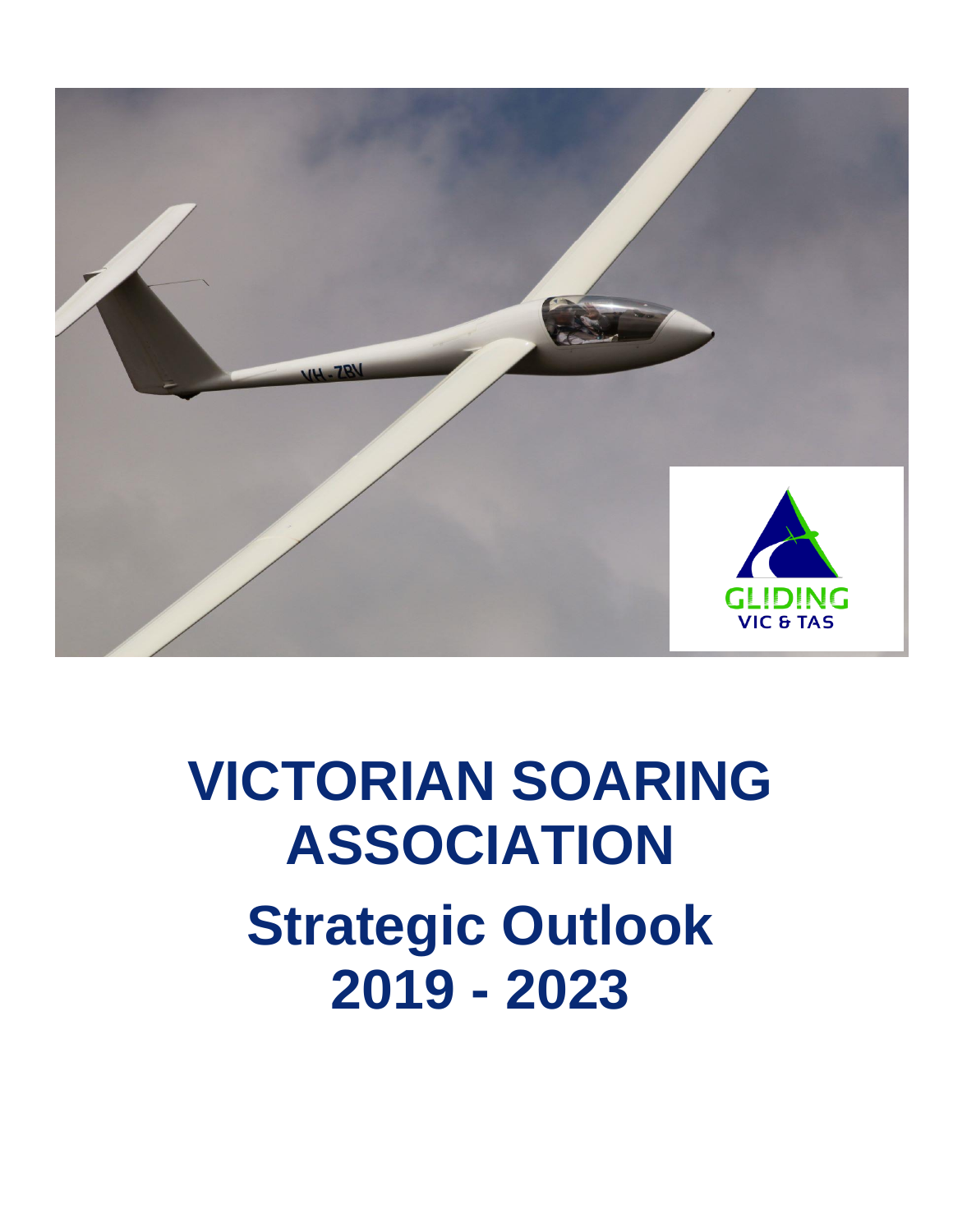#### **MISSION**

The Victorian Soaring Association works from a base of member organizations to provide a safe environment for all people to experience the thrill of gliding and achieve lifelong enjoyment from the sport.

### **POSITIONING STATEMENT**

We are about fostering strong clubs, encouraging enthusiastic participation by inclusion and diversity whilst maintaining robust safety systems.

# **OUR VALUES**

- Caring and sharing
- Listening and communicating
- Respect and Fair Play
- Acceptance, tolerance and inclusion
- Responsibility
- Commitment and service

### **VSA VISION**

We are passionate advocates of self-supporting, active, engaged gliding communities. As a partnership of clubs, we intentionally shape opportunitiesto make gliding in Victoria a rewarding, affordable, accessible and fun experience. Our aim is to work constructively with clubs and members to foster good governance, compliance and opportunities to develop and grow in an atmosphere of inclusion and respect and to foster the opportunity for people to be able to participate safely in a exciting adventure sport to be part of something special, worthwhile and unique.